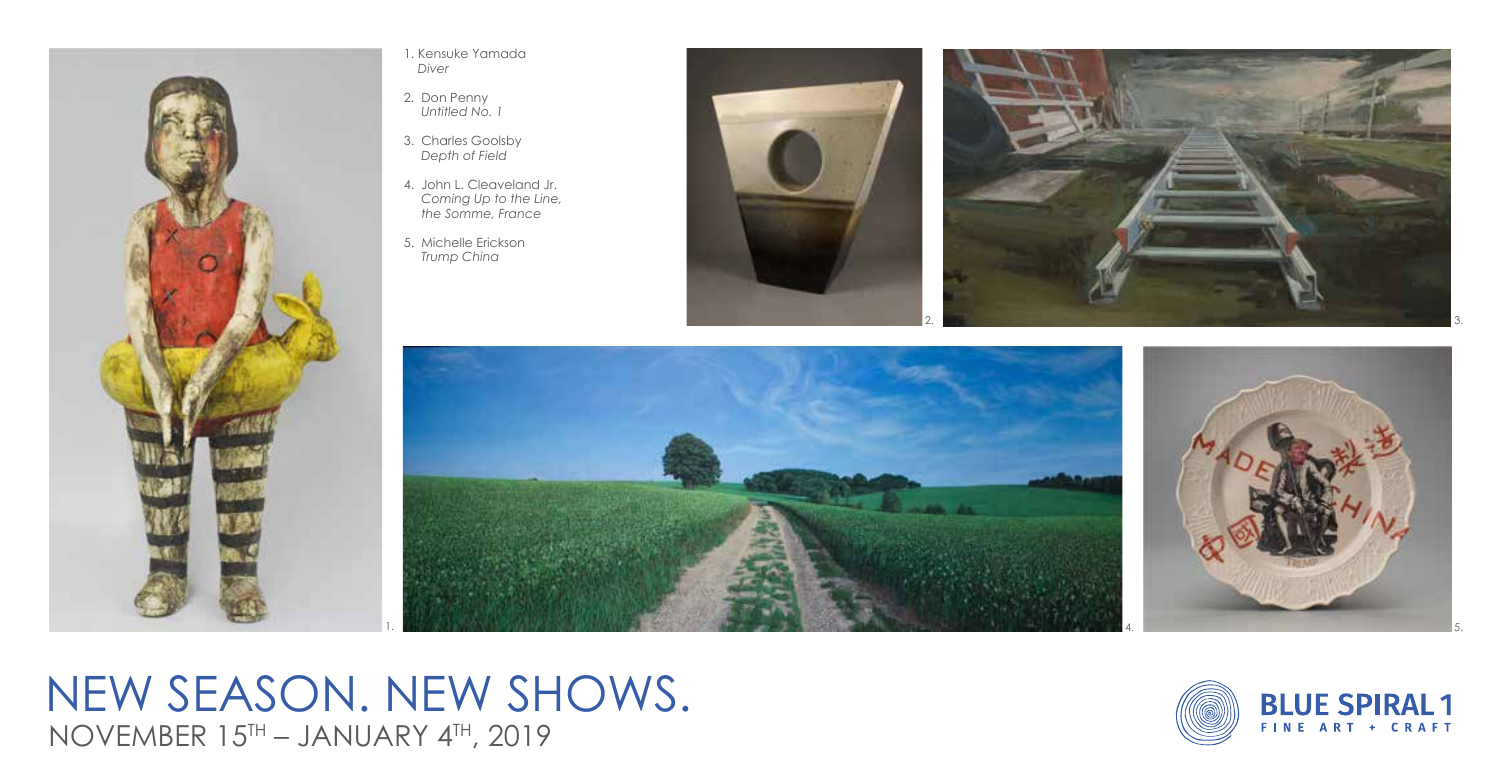# **BLUE SPIRAL1** FINE ART + CRAFT

38 BILTMORE AVENUE DOWNTOWN ASHEVILLE, 28801 828.251.0202 • BLUESPIRAL1.COM

## **OPENING RECEPTION:** Thursday, November 15<sup>th</sup>, 5 – 8 p.m.

## **Main Gallery:** Ceramics Invitational

This exhibition focuses on clay as both a functional and sculptural medium, with artworks that examine traditional methods and contemporary expression.

**Artists**: Christina Brinkman, Pattie Chalmers, Josh Copus, David Eichelberger, Michael Kline, Eric Pardue, Don Penny, Rob Pulleyn, Jessica Putnam Phillips, Thomas Schmidt, Michael Sherrill, Kathy Triplett, Shalene Valenzuela, Kensuke Yamada

### **Lower Level Gallery:** Lay It On - Impasto, Stacking and Layering

Paper, pencil, wax, canvas, paint, cement, glass. The artists in Lay It On go beyond the traditional application of their medium by applying layers to create depth and narrative.

**Artists:** Junichiro Baba, Tamie Beldue, Mike Dowley, Charles Goolsby

#### **Showcase Gallery: A History in Landscapes**

John Cleaveland Jr.'s recent oil paintings allow the viewer to experience a moment of retreat. Whether studying battlefields or historic places in the U.S. and France, he has a keen eye for the tranquil, the pastoral, and the profound.

#### Gallery Talk: Friday, December 7<sup>th</sup> at 6:00 p.m.

### **Small Format Gallery: The Politics of Clay**

Michelle Erickson's recent work combines historical methods with contemporary politics, redefining the function and aesthetic of clay, and activating it as a catalyst for discussion.

**Gallery Talk, Opening Night:**  Thursday, November 15<sup>th</sup>, 5-8 p.m.

#### **Upper Level Gallery:** From Sea to Shining Sea - The Decay of America

#### **November 7 - December 7, 2018 - Special Reception: Sunday, November 11 at 3pm**

This exhibition, held in conjunction with **photo+sphere**, a city-wide exploration of photography and photo media, includes works from four photographers who capture varying aspects of the decay and destruction of the American landscape. **Artists:** Peter Essick, Carl Galie, Christine Hinz Lenzen, Sarah Stacke